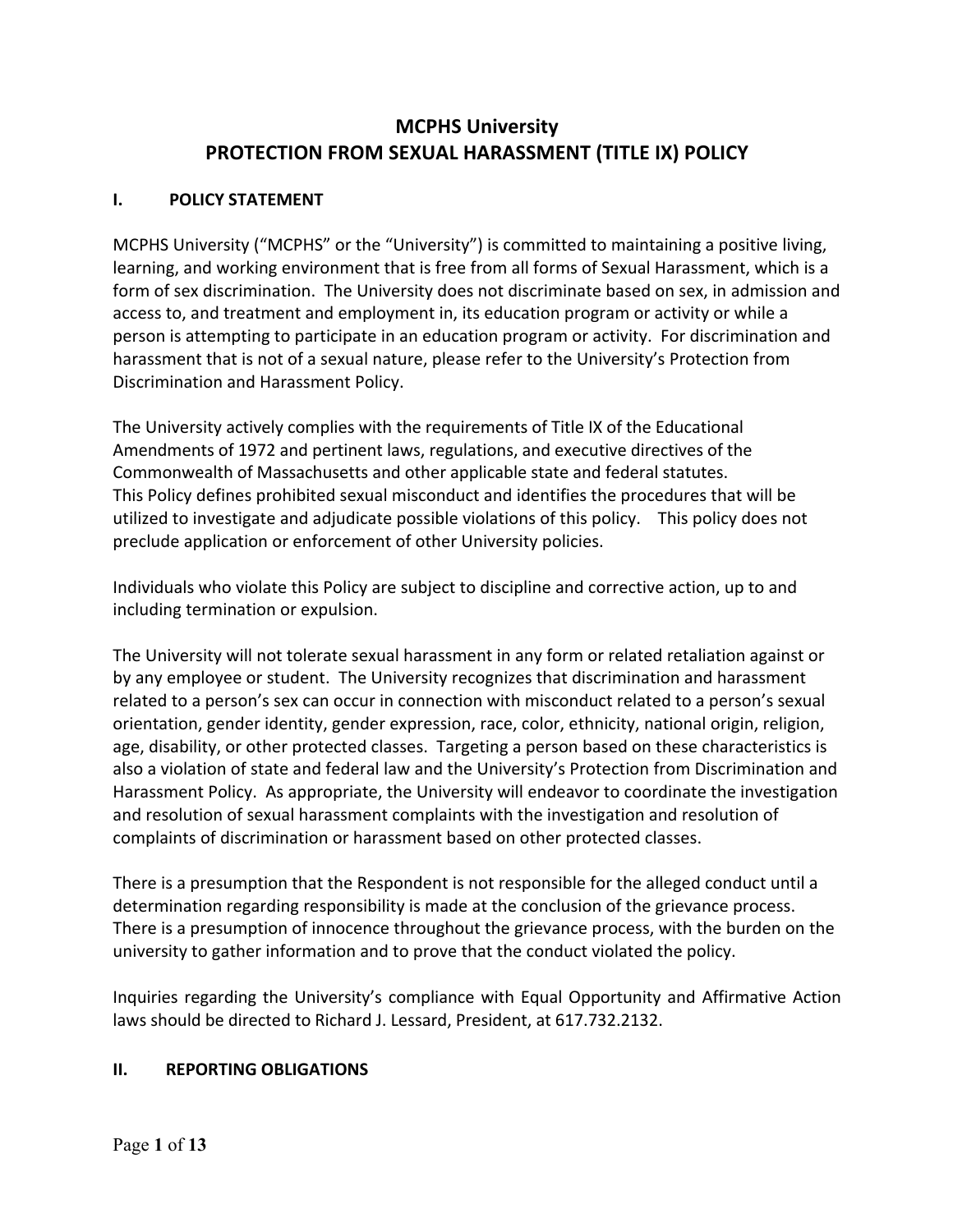**Obligations to Report Sexual Harassment**. In order to take appropriate corrective action, the university must be aware of sexual harassment, and related retaliation that occurs in university employment, educational programs, and activities. The following individuals have a duty to report whenever they witness, receive notification of, or otherwise have knowledge of an incident of discrimination, harassment, or related retaliation that occurred in the course of University employment, educational programs, or activities.

- All University Officers;
- All Deans, Department Chairs, and Program Directors;
- The Title IX Coordinator;
- All employees with supervisory authority;
- All employees in Human Resources; and
- All employees in Public Safety.

 **Where to Report**. Anyone who believes that they experienced, witnessed, or otherwise have knowledge of sexual harassment **shall** immediately report such behavior to the:

- Title IX Coordinator or;
- Human Resources (for employees); or
- Senior Student Affairs Officer-Dean of Students (for students).

 An individual may choose to report sexual harassment to a faculty or staff member. All employees with supervisory authority have a duty to report potential Title IX violations and every employee is encouraged to report and inform the reporting individual that:

- You are not a confidential source; and
- • You will report their concerns to the Title IX Coordinator. Dawn M. Ballou, Title IX Coordinator 179 Longwood Avenue, Boston, MA 02115 617.732.2077 – office 857.337.4117 – cell [Dawn.Ballou@mcphs.edu](mailto:Dawn.Ballou@mcphs.edu)

 **When to Report**. All reports or complaints shall be made as promptly as possible after the occurrence. For students, while they should expect that faculty and staff would inform the Title IX Coordinator, students are strongly encouraged to contact the Title IX Coordinator or the Dean of Students directly.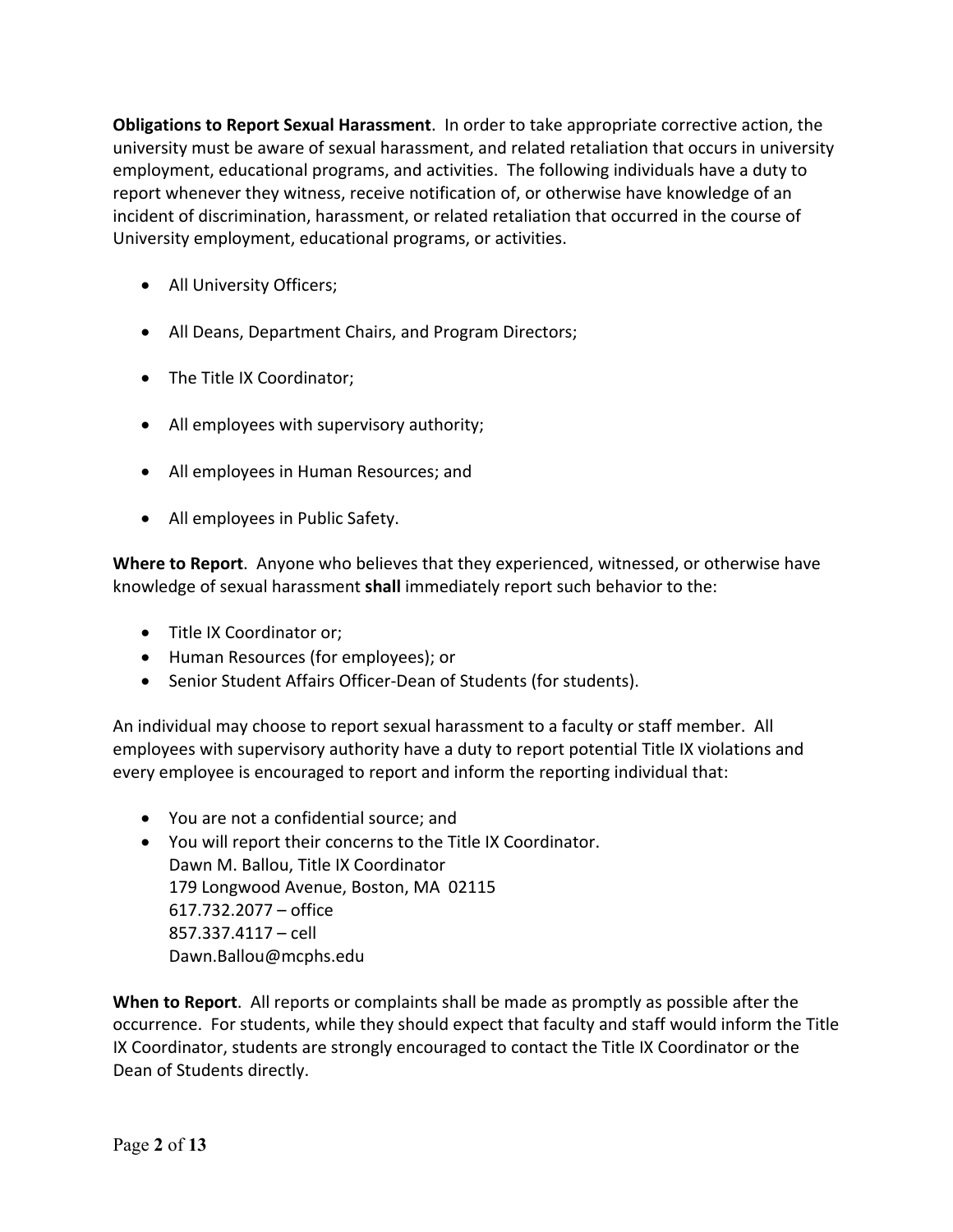**Failure to Report is a Violation**. A failure to report this information by a mandated reporter is a violation of this policy, except in the case of an individual whose profession and university responsibilities requires them to keep certain communications confidential (e.g., a professional counselor). Such an individual is not required to report confidential communications received while performing those university responsibilities.

 **Right to File Criminal Complaint**. A complainant has the right to file a criminal complaint before, during or after the university's Title IX investigation.

 **Amnesty Policy**. The university encourages the reporting of all concerns regarding sexual harassment. Sometimes individuals are hesitant to report instances of sexual harassment because they fear being charged with other policy violations. Because the university has a paramount interest in protecting the well-being of its community and remedying sexual harassment, other policy violations will be considered, if necessary, separately from allegations under this policy.

 **Zero-Tolerance for Retaliation**. The university will not tolerate retaliation by any employee or student. Retaliation is a serious violation of this policy, as well as of federal, state, and local law. Anyone who believes he or she is a victim of retaliation should report the matter immediately according to the same procedure provided in this policy for making complaints of discrimination, harassment, or sexual assault.

## **III. PROHIBITED CONDUCT**

 **Sexual Harassment as defined by Title IX.** Unwelcome conduct determined by a reasonable person on the basis of sex that is so severe, pervasive, and objectionably offensive that it effectively denies a person equal access to the school's education program or activity; or an employee of the school conditioning the provision of aid, benefit, or service of the school's on an individual's participation in unwelcome sexual conduct (quid pro quo); or sexual assault (as defined by the Clery Act), dating violence, domestic violence, or stalking (as defined by the Violence Against Women the Act (VAWA)). The conduct occurs in the United States and within the University's "education program or activity."

## **Sexual Assault:**

 **Sexual Assault−Non-consensual Sexual Contact:** Behavior including any intentional touching of a sexual nature, however slight, whether clothed or unclothed, with any object or body part by a person against another person that is without Affirmative Consent and/or by force. Examples include, but are not limited to:

- Intentional contact with the breasts, buttocks, groin, or genitals;
- Intentional touching of another with breasts, buttocks, groin, or genitals;
- Compelling someone to touch another person or oneself in a sexual manner; and
- Any intentional bodily contact in a sexual manner.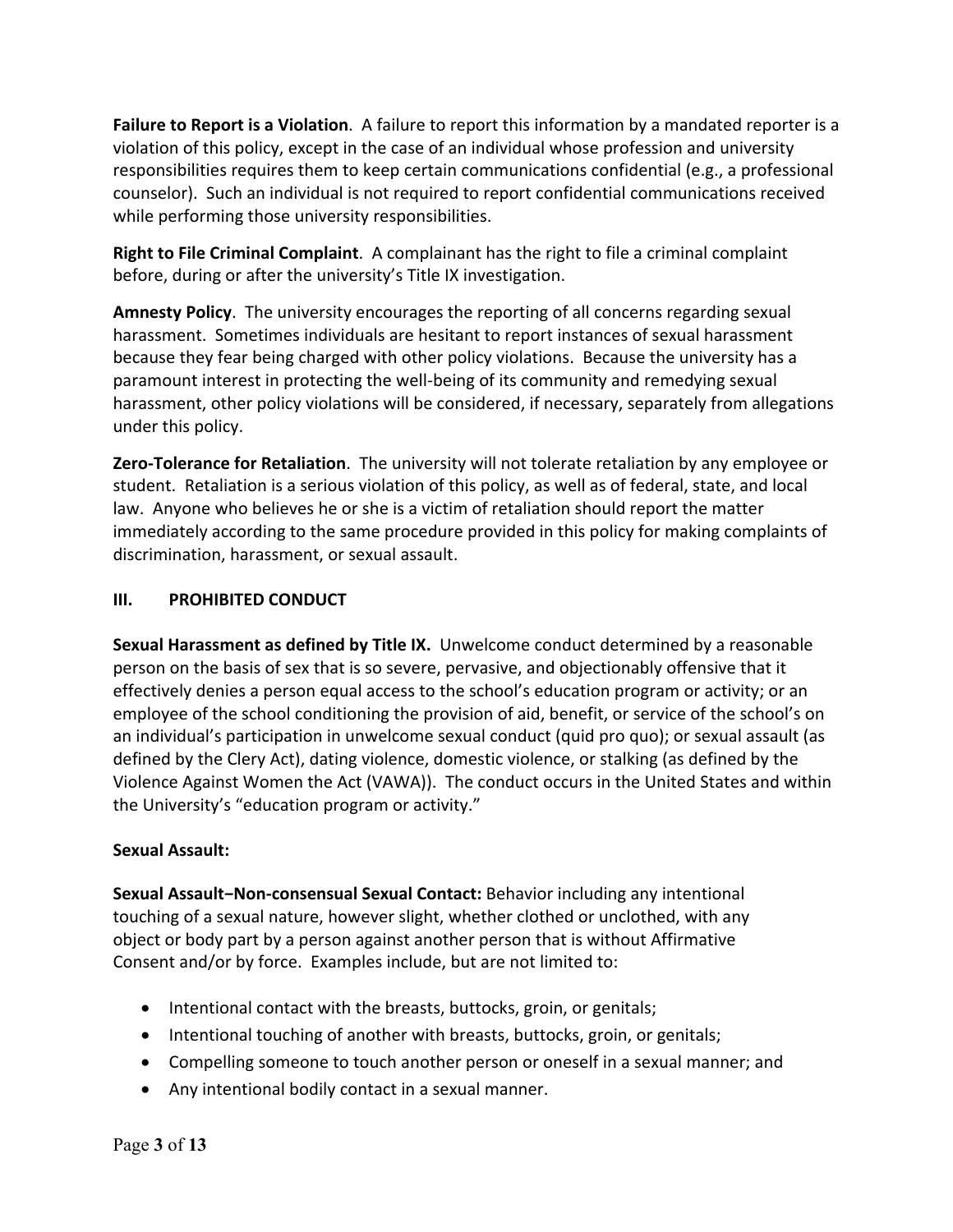**Sexual Assault−Non-consensual Sexual Intercourse:** Behavior including any sexual intercourse, however slight, with any object or body part by a person against another person that is without Affirmative Consent and/or by force. Examples include, but are not limited to:

- Vaginal penetration by a penis, object, tongue or finger;
- Anal penetration by a penis, object, tongue or finger; and
- Oral copulation (mouth-to-genital contact or genital-to-mouth contact).

 **Sexual Exploitation:** When an individual takes non-consensual or abusive sexual advantage of another for their own advantage or benefit, or to benefit or advantage anyone other than the one being exploited, and the behavior does not otherwise constitute another form of prohibited conduct as defined by this policy. Examples include, but are not limited to:

- Invasion of sexual privacy;
- Prostituting another person;
- Non-consensual taking and/or distributing photography, video, or audio-taping of sexual activity;
- Allowing others to observe sexual activities without Consent;
- Engaging in voyeurism;
- Knowingly transmitting a sexually transmitted infection or human immunodeficiency virus (HIV) to another person;
- Exposing one's genitals in non-consensual circumstances; and
- Inducing another to expose their genitals.

 **Domestic Violence:** A felony or misdemeanor crime of violence committed against a victim by: a current or former spouse or intimate partner of the victim; a person with whom the victim shares a child in common; a person who is cohabiting with or has cohabited with the victim as a spouse or intimate partner; a person similarly situated to a spouse of the victim under the domestic or family violence laws of the jurisdiction in which the crime of violence occurred; or by any other person against an adult or youth victim who is protected from that person's acts under the domestic or family violence laws of the jurisdiction in which the crime of violence occurred.

 **Dating Violence:** Violence committed by a person who is or has been in a social relationship of a romantic or intimate nature with the victim. The existence of such a relationship shall be determined based on the reporting party's statement and with consideration of the length of the relationship, the type of relationship, and the frequency of interaction between the persons involved in the relationship. Dating Violence includes, but is not limited to, sexual or physical abuse or the threat of such abuse.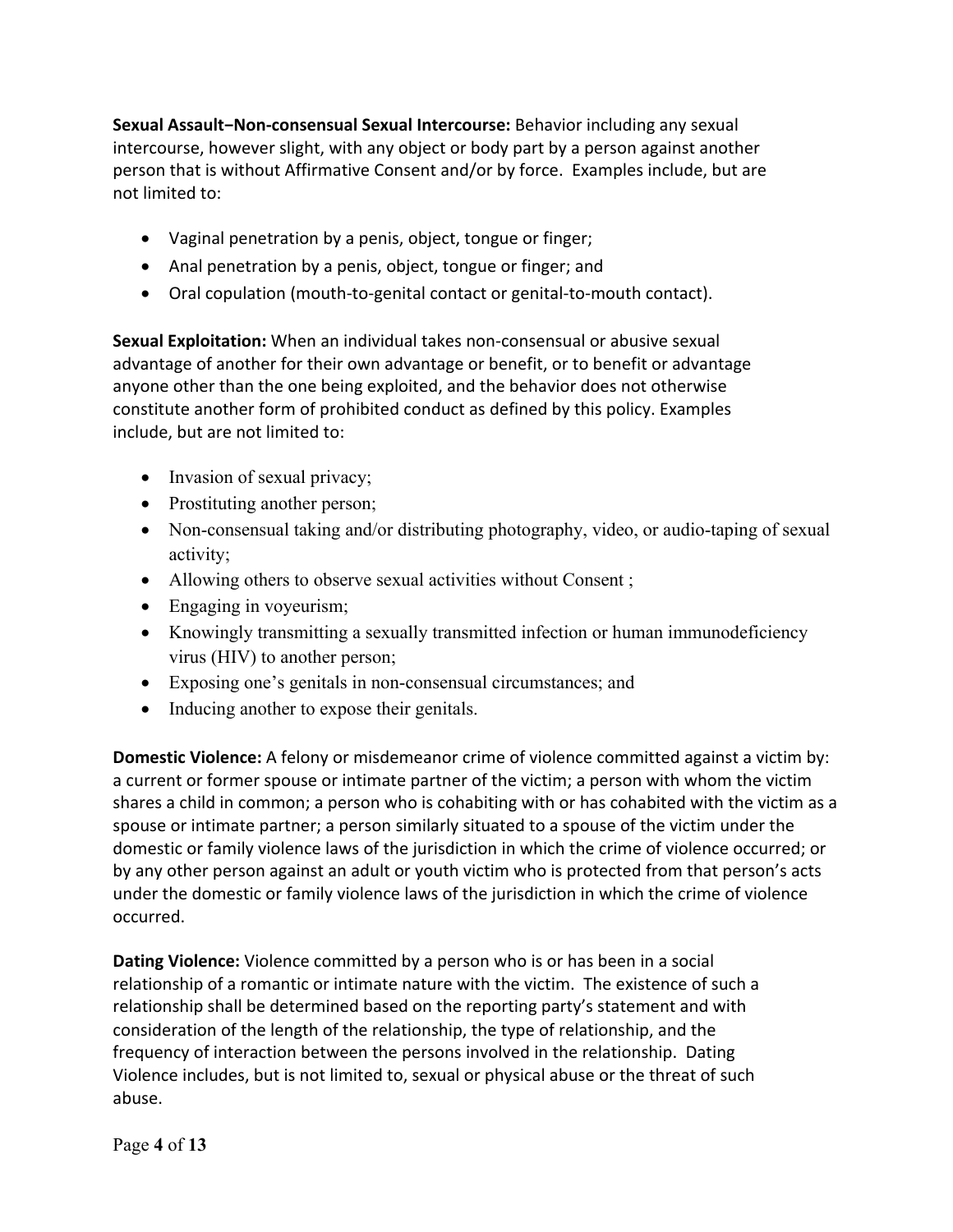**Stalking:** Engaging in a course of conduct directed at a specific person that would cause a reasonable person to fear for his or her safety or the safety of others; or (B)suffer substantial emotional distress.

 **Sexual Harassment other than as defined by Title IX**: Unwelcome, verbal or physical conduct that is based on sex/gender or is of a sexual nature and that has the purpose or effect of unreasonably interfering with a student's ability to participate in or benefit from the educational programs or activities and conduct that unreasonably interferes with a person's work performance or creates an intimidating, hostile or humiliating or offensive work environment. The unwelcome behavior may be based on power differentials (*quid pro quo*) or create a hostile environment.

### **IV. DEFINITIONS**

 Actual Knowledge – notice has been given of sexual harassment or allegations of sexual harassment to the Title IX Coordinator or any official of the university who has authority to institute corrective measures on behalf of the university.

 Complainant – an individual who is alleged to be the victim of conduct that could constitute sexual harassment.

 Consent – an agreement given freely to engage in sexual activity without any undue influence of pressure. Consent is a clear yes and not the absence of no. Consent can only be given by someone of sound mind and cannot be given by someone with intellectual disabilities. Consent will not be recognized if a person is asleep or unconscious, frightened, coerced, intimidated, intoxicated, or under the influence of drugs. Either party can withdraw consent at any time. Prior consent does not imply current or future consent; even in the context of an ongoing relationship.

Course of conduct – two or more acts, including, but not limited to, acts in which the stalker directly, indirectly, or through third parties, by any action, method, device, or means, follows, monitors, observes, surveils, threatens, or communicates to or about a person, or interferes with a person's property.

 Decision Makers – University officials who preside over live hearings and make a determination regarding responsibility with respect to Title IX allegations.

 Education Program or Activity – for purposes of Title IX, this includes locations, events, or circumstances over which the university exercises substantial control over both the respondent and the context in which the sexual harassment occurs, and also includes any building owned or controlled by a student organization that is officially recognized by the university. This includes university networks and technology.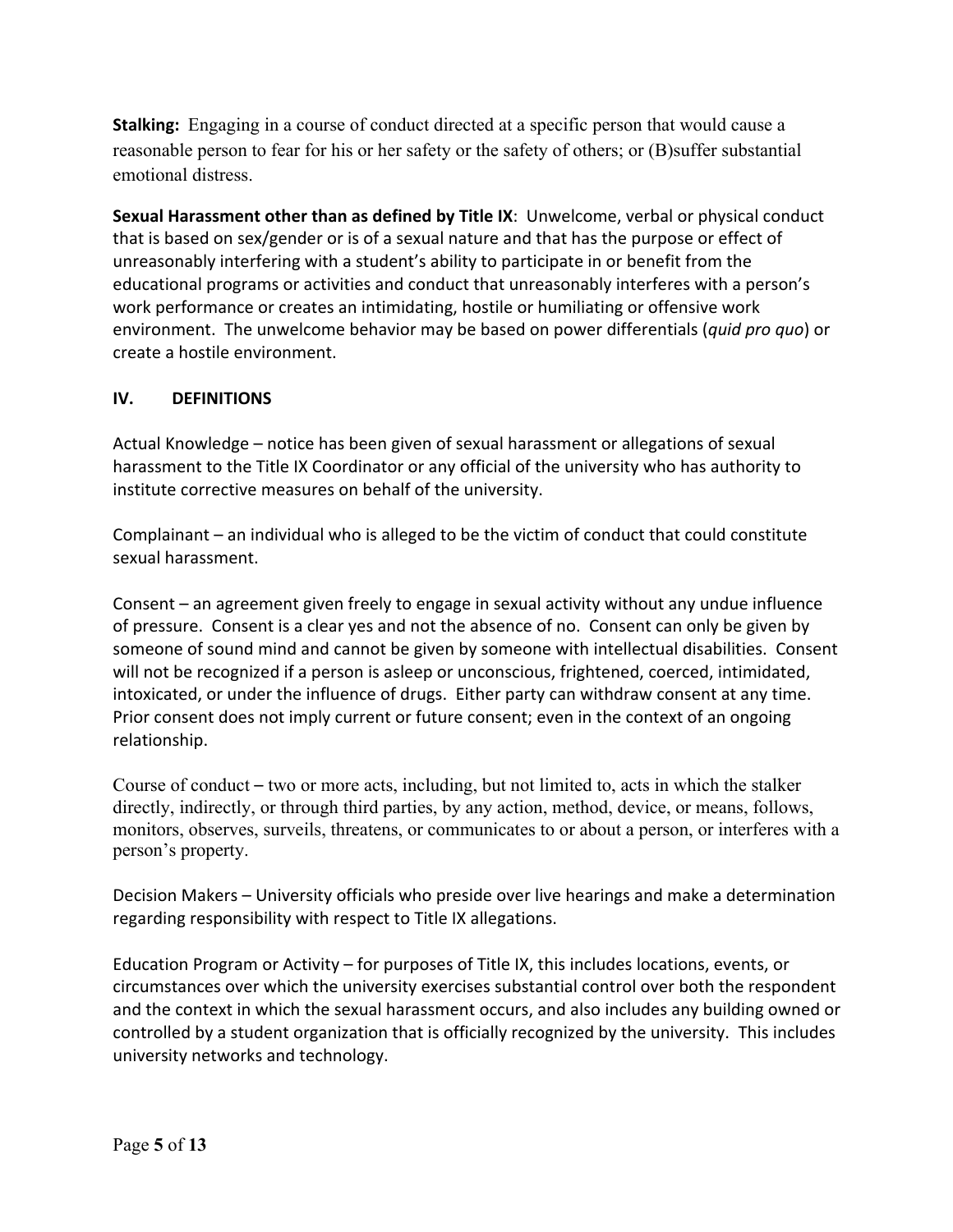Formal Complaint - a document filed by the complainant or signed by the Title IX Coordinator alleging sexual harassment against a respondent and requesting that the university investigate the allegation of sexual harassment.

 Informal Resolution – a process available to the parties after the filing of a complaint alleging potential sexual harassment.

Investigators – University officials who investigate allegations of sexual harassment.

 Live Hearing – Complainant and respondent through their respective advisors are permitted to ask the other party and any witnesses all relevant questions, including questions challenging credibility by cross- examination. The parties may be located in separate rooms with technology enabling the decision makers and parties to simultaneously see and hear the party or the witness testimony. An audiovisual recording, or transcript, of any live hearing must be made and available to the parties for inspection and review.

 Preponderance of the Evidence – the evidentiary standard used to determine responsibility with respect to sexual harassment complaints.

 Respondent – an individual who has been reported to be the perpetrator of conduct that could constitute sexual harassment.

 Supportive Measures - are to be non-disciplinary, non-punitive in nature. Designed to restore or preserve access to the school's education program or activity without unreasonably burdening the other party, protect the safety of all parties and the school's educational environment, and deter sexual harassment. The measures may include but are not limited to counseling, changes to academic schedules and housing, escort services, and no contact orders. Supportive measures will be provided without fee or charge to either party. Equitable treatment of both parties that is impartial but reasonable in light of the circumstances is required. Supportive measures are available before or after the filing of a formal complaint or where no formal complaint has been filed.

 Title IX Coordinator – the university official designated to disseminate the Title IX policy, coordinate efforts to comply with the regulations, and adopt and publish grievance procedures.

## **V. EVALUATION OF THE COMPLAINT**

 Upon notification of a potential Title IX violation, the Title IX Coordinator will promptly contact the complainant to discuss supportive measures; to consider the complainant's wishes with respect to supportive measures; to inform the complainant of availability of these measures with or without the filing of a formal complaint; and to explain the grievance process and the procedure for filing a formal complaint.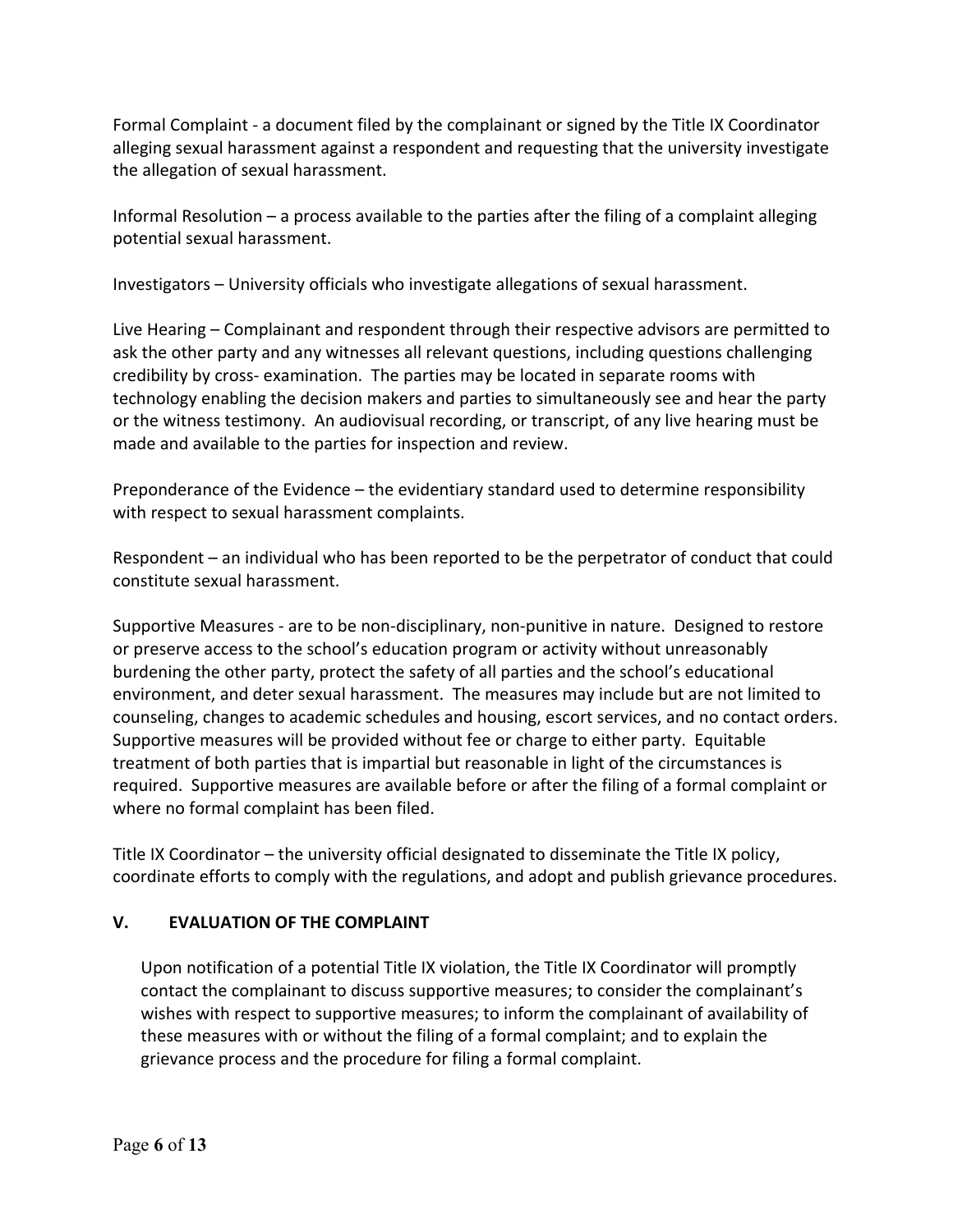Emergency Removal of a student-respondent may still be appropriate, provided the university does an individualized safety and risk analysis; determines there is an immediate threat to the physical health or safety of students or employees that justifies removal; and, provides notice and an opportunity for the respondent to challenge the decision immediately following removal. Non-student employees may be placed on administrative leaves during investigations.

 The complainant or Title IX Coordinator files a document alleging sexual harassment against a respondent and requesting that the university investigate the allegation of sexual harassment, known as a "formal complaint." A complainant may only file a formal Title IX complaint under this policy if the complainant is participating in or attempting to participate in an education program or activity of the university.

 When a formal complaint is filed, the Title IX Coordinator or designee must evaluate the complaint to determine whether the allegations may be investigated and adjudicated under the Title IX Grievance Process or if they should be referred to another university officer for appropriate action, such as investigation and adjudication under the Discrimination and Harassment Investigation Procedures.

- 1. **Mandatory Dismissal**. If the conduct alleged in the formal complaint, even if proven, would not constitute sexual harassment as defined by Title IX, or did not occur in the university's education program or activity, or did not occur against a person in the United States, then the Title IX Coordinator must dismiss the formal complaint from the Title IX Grievance Process. Such dismissal does not preclude action under another policy or provision of the university's code of conduct. Upon dismissal, the Title IX Coordinator must promptly send written notice of the dismissal and reason for the dismissal simultaneously to the parties. Both parties will have a right to appeal the dismissal from the Title IX Grievance Process pursuant to the appeal procedures described below. In circumstances in which the conduct alleged in the dismissed Title IX complaint could constitute sexual harassment not covered by Title IX, sexual exploitation, or a violation of another university policy, the Title IX Coordinator will refer the allegations to the appropriate university officer(s) for consideration. Dismissed allegations of sexual harassment not covered by Title IX and sexual exploitation will be investigated under the Protection from Discrimination and Harassment Policy. Dismissed allegations of sexual assault, domestic violence, dating violence and/or stalking will be investigated in accordance with the Title IX investigation process set forth in Section VI.B. below prior to referral for adjudication through the student Code of Conduct process when the respondent is a student or through the Employee Handbook or the Faculty Manual when the respondent is an employee.
- 2. **Discretionary Dismissal.** The Title IX Coordinator may dismiss the formal complaint from the Title IX Grievance Process, if at any time during the investigation or hearing: the complainant notifies the Title IX Coordinator in writing that the complainant wishes to withdraw the formal complaint; the respondent is no longer enrolled or employed by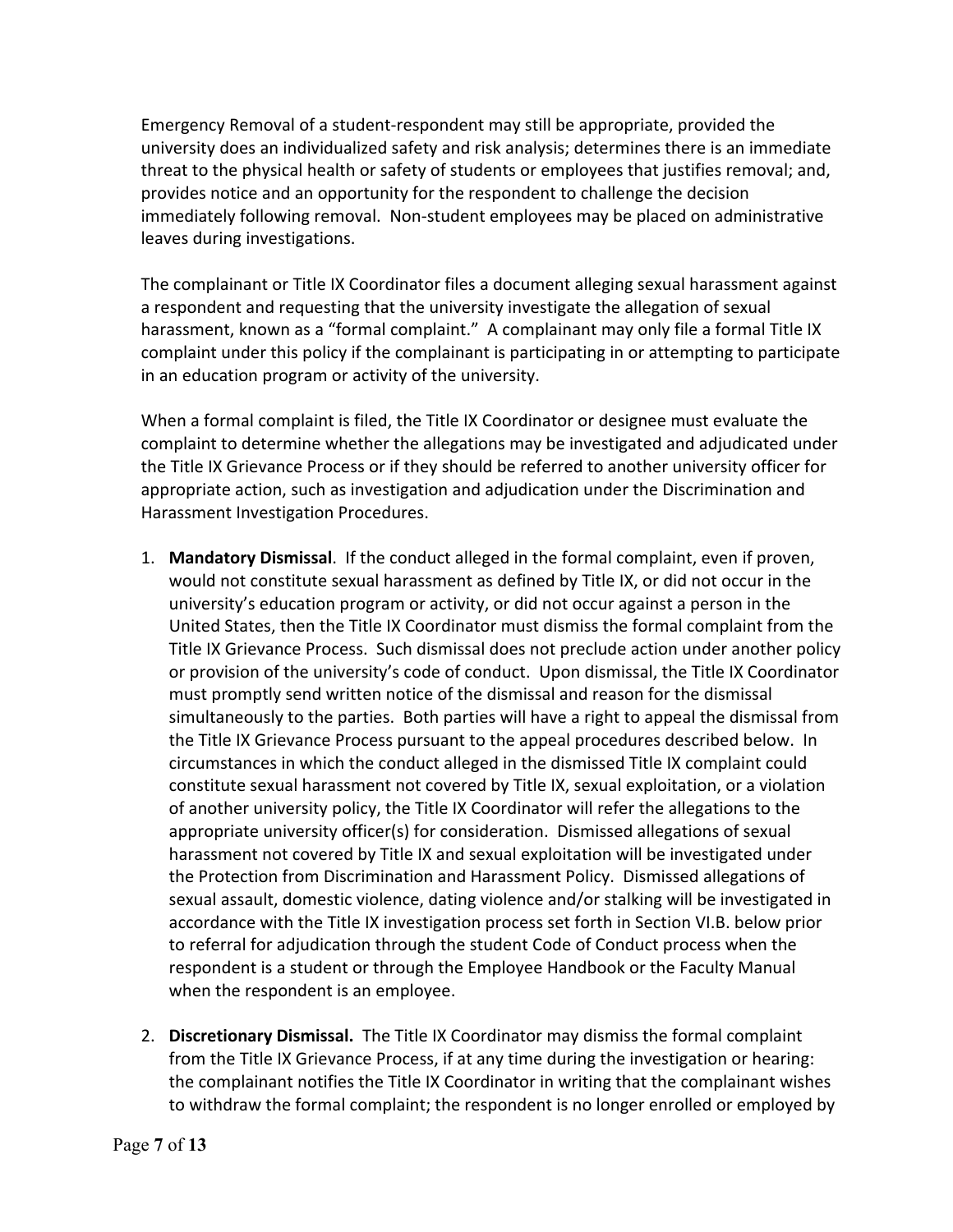the university; or circumstances prevent the gathering of evidence sufficient to reach a determination regarding responsibility. Both parties will have a right to appeal the dismissal pursuant to the appeal procedures described below.

## **VI. THE TITLE IX GRIEVANCE PROCESS**

 The complainant and respondent are treated equitably while addressing allegations of sexual harassment. Equitable remedies should include supportive measures for the parties that are non-disciplinary, non-punitive in nature and designed to restore or preserve equal access to education programs and activities while addressing the allegations through a fair and unbiased grievance process.

## **A. THE COMPLAINT**

 The university has actual knowledge of a potential Title IX violation when notification is given to the Title IX Coordinator or any official who has the authority to institute corrective measures.

 Upon notification of a potential Title IX violation, the Title IX Coordinator will promptly contact the complainant to discuss supportive measures; to consider the complainants wishes with respect to supportive measures; to inform the complainant of availability of these measures with or without the filing of a formal complaint; and to explain the grievance process and the procedure for filing a formal complaint.

 Emergency Removal of a student-respondent may still be appropriate, provided the university does an individualized safety and risk analysis; determines there is an immediate threat to the physical health or safety of students or employees that justifies removal; and, provides notice and an opportunity for the respondent to challenge the decision immediately following removal. Non-student employees may be placed on administrative leaves during investigations.

 The complainant or Title IX Coordinator file a document alleging sexual harassment against a respondent and requesting that the university investigate the allegation of sexual harassment, known as a "formal complaint." A complainant may only file a formal Title IX complaint under this policy if the complainant is participating in or attempting to participate in an education program or activity of the university.

 The university treats the complainant and respondent equitably throughout the grievance process. All university officials involved in the grievance process must not have a conflict of interest or bias for or against either party. The respondent is presumed not to be responsible for the alleged conduct until a determination regarding responsibility is made at the conclusion of the grievance process. The parties are advised as to the range of possible disciplinary sanctions and remedies that the university may implement following any determination of responsibility. The university will determine responsibility based on the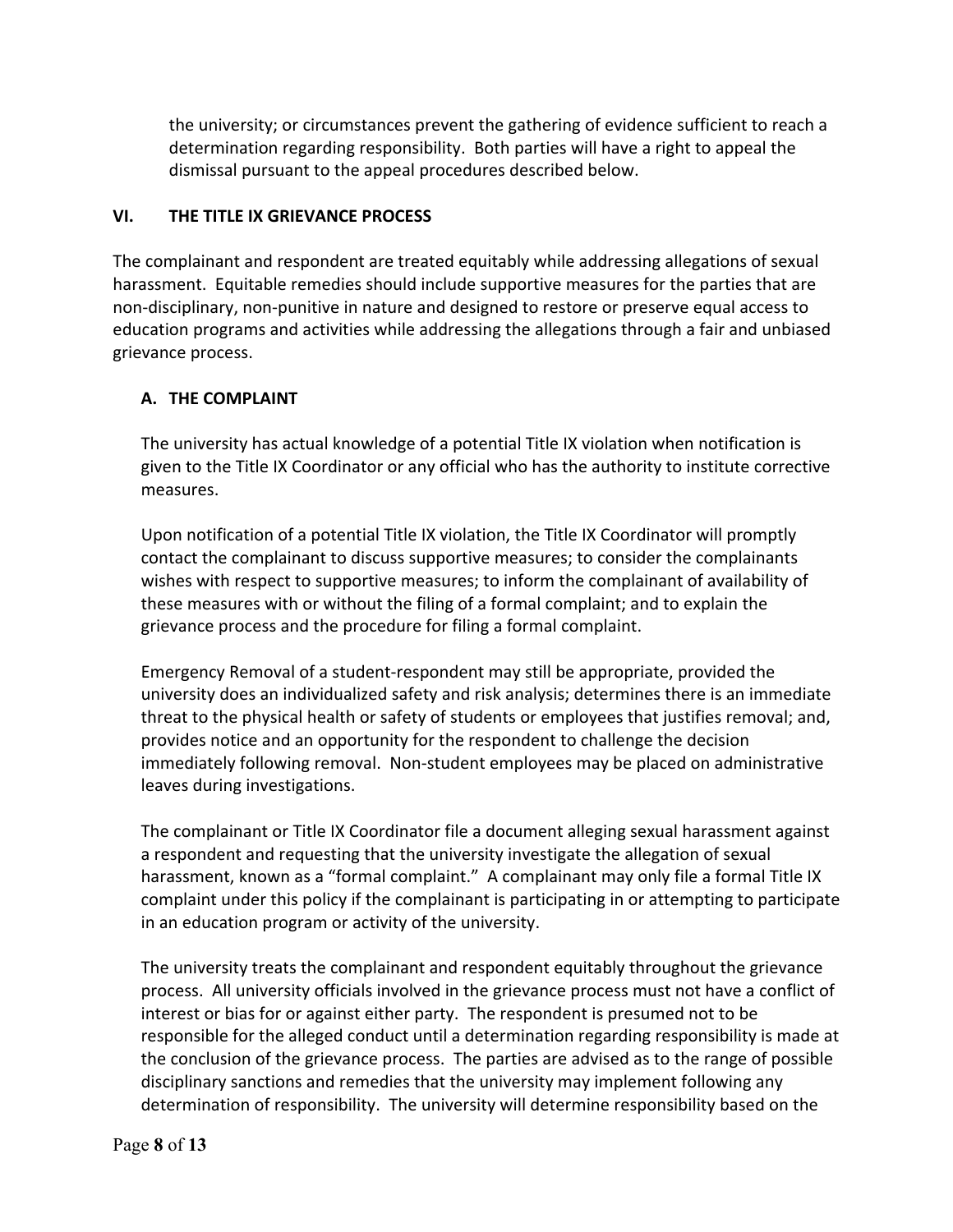evidentiary standard of Preponderance of the Evidence and both parties are permitted to appeal the final decision.

 The university will provide for an informal resolution process such as mediation after the filing of a formal complaint. Informal resolution does not involve a full investigation and adjudication. The informal resolution process may begin at any time prior to a determination regarding responsibility. The university must provide the parties with the written notice as to the allegations and the requirements of the informal resolution process. The parties must voluntarily agree and provide written consent to the Informal resolution process. The parties have the right to withdraw from the informal process and participate in the formal grievance process any time prior to a determination regarding responsibility. Informal resolution is not permitted in cases of harassment of a student by an employee.

## **B. TITLE IX INVESTIGATION**

- 1. **Initiating the investigation**. Upon receipt of a formal complaint, the Title IX Coordinator will provide written notice to the parties of the allegations of sexual harassment, including sufficient details known at the time of filing and allowing sufficient time to prepare a response before the initial interview. The details include the identity of the parties, the alleged conduct constituting sexual harassment, the date and location of the alleged conduct. The written notice must contain a statement that the respondent is presumed not responsible for the alleged conduct and that a determination regarding responsibility is made at the conclusion of the grievance process. The notice must inform the parties that they may have an advisor of their choice, who may be, but is not required to be, an attorney. The notice must inform the parties of the section of the Student Code of Conduct that prohibits knowingly making false statements or knowingly submitting false information during the grievance process.
- 2. **Time frame**. The university will endeavor to complete its investigation in sixty (60) days. However, there may be reasonable delays or extensions as circumstances arise.
- 3. **Standard of Proof**. The "preponderance of the evidence" standard shall be applied to sexual harassment complaints. This standard requires a finding that it is more likely than not that sexual harassment occurred in order to assign responsibility to the respondent.
- 4. **Gathering information**. The university will conduct prompt and thorough interviews of the complainant, the respondent, and any witnesses. Both parties will have an opportunity to suggest witnesses. The investigator will interview the suggested witnesses unless the investigator determines that the information that the party claims the witness will share is not relevant. The burden of gathering both inculpatory and exculpatory evidence and proof sufficient to reach a determination of responsibility is on the university. The university will not restrict the ability of either party to discuss the allegations under investigation or gather and present relevant evidence. The parties are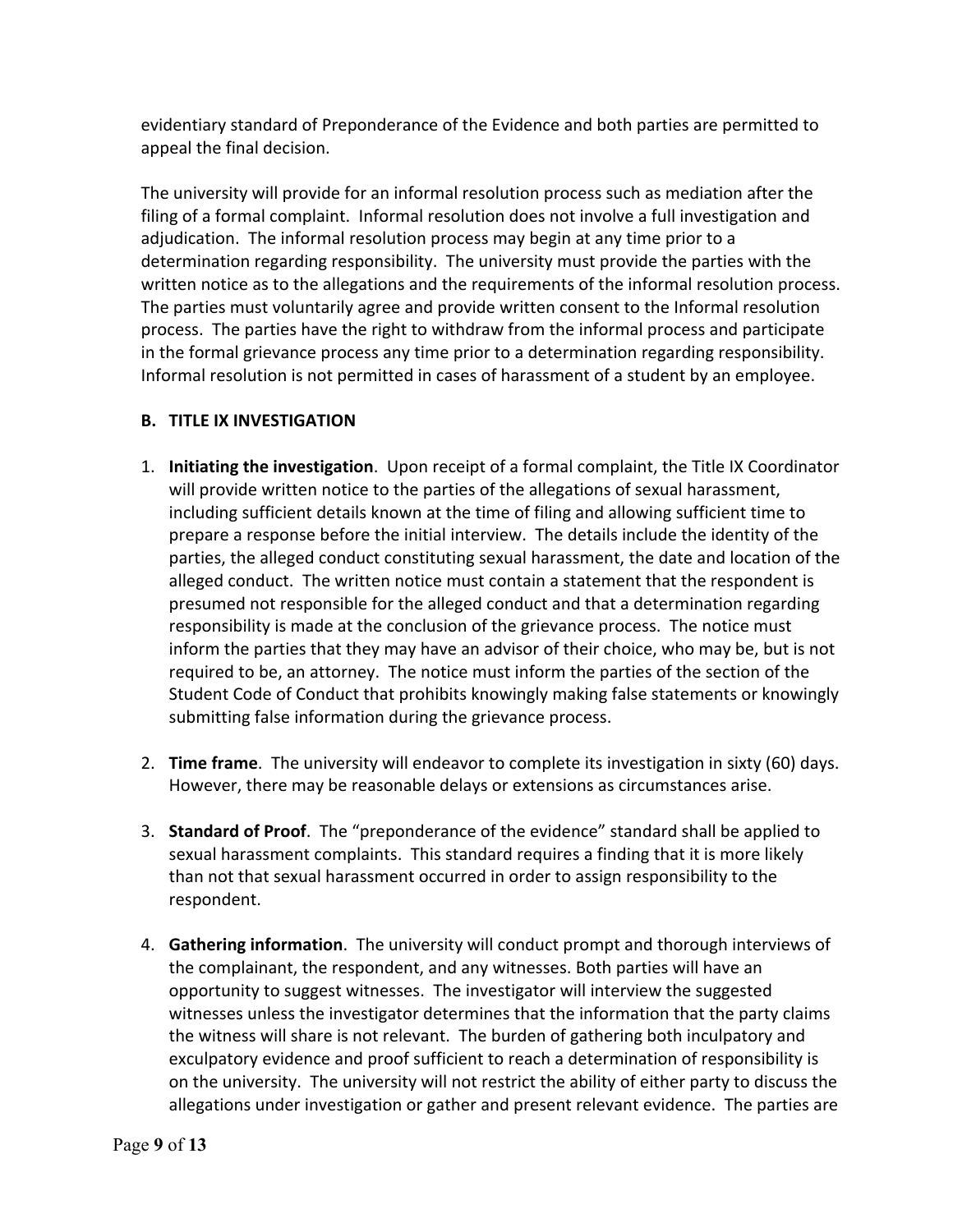both allowed to have their advisor of choice present during any grievance proceeding. The university may restrict the extent to which the advisor may participate in the proceedings as long as the restrictions apply equally to both parties. Written notice of the date, time, location, participants, and purpose of all hearings, interviews or meetings must be provided to a party whose participation is invited or expected with sufficient time for the party to prepare to participate. An investigative report will be generated at the end of the investigation. Prior to completion of the investigative report, the Title IX Coordinator will send each party and their advisors any evidence gathered that is directly related to the allegations for their inspection and review with ten (10) days-notice to submit a written response, prior to completion of the final investigative report. The final investigative report is sent to the parties and their advisors ten (10) days prior to the live hearing.

 Once the Title IX Coordinator is satisfied that the investigation is completed, the Title IX Coordinator will notify the complainant and the respondent as to the live hearing.

### **C. Live Hearing**

 The parties (through their advisors) may make opening statements and the decision makers may question the parties and their witnesses prior to and after any cross-examination.

- **1. Cross-examination**. The decision makers preside over the live hearing, permit each party's advisor to ask the other party, and witnesses all relevant questions. The cross- examination must be conducted directly, orally, and in real time by the advisor and not the party. Either party can request that the live hearing occur virtually with the parties in separate rooms. The technology is to allow the decision makers and parties to simultaneously see and hear the cross-examination of the party or witness. Only relevant questions will be answered. The decision makers make a determination as to relevancy after the question is asked and before the answer given. The university must provide an advisor, without fee, to a party who does not have an advisor present for the live hearing. Parties or witnesses who do not submit to cross-examination will preclude the decision makers from relying on their statements in determining responsibility.
- **2. Recording or Transcript**. The university must create an audiovisual recording or transcript of the live hearing and make it available to the parties for inspection and review.
- **3. Determination Regarding Responsibility.** The decision makers must issue a written determination regarding responsibility simultaneously to the parties using the preponderance of the evidence standard. The written statement must include the allegations constituting sexual harassment, describe the procedural steps taken, the findings of fact supporting the determination, conclusions regarding the application of this Policy and a statement the findings and the rationale, as well as the procedures and basis for appeal.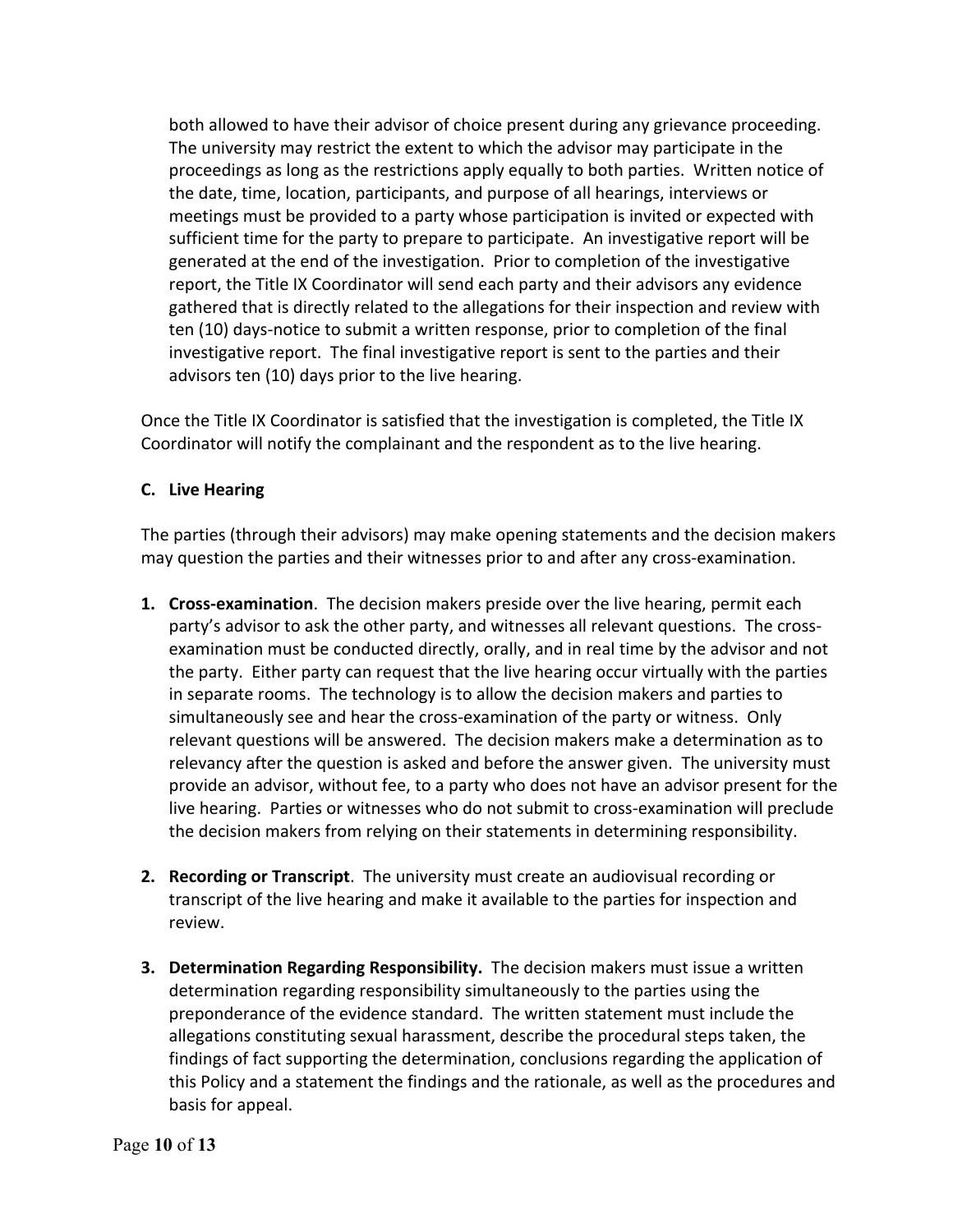## **D. Appeal**.

 Both respondent and complainant may appeal a determination regarding responsibility and from a dismissal of a formal complaint based on: (1) procedural irregularity that affected the outcome; (2) new evidence not previously available that could affect the outcome; and (3) bias or conflict of interest on the part of a Title IX official that affected the outcome.

 The university must maintain records for seven years of all sexual harassment investigations, appeals, informal resolutions, all materials used to train Title IX officials and make such materials available on its website, hearing recordings and transcripts, records of any actions, including supportive measures, taken in response to reports or formal complaint of sexual harassment.

### *<u>v*.</u> **V. COMPLAINTS INVOLVING TWO OR MORE MCPHS UNIVERSITY CAMPUSES**

 The Title IX Coordinator has oversight for all Title IX cases. When an alleged violation of this policy involves more than one MCPHS University campus, individuals approved by the Title IX Coordinator at the campus with disciplinary authority over the respondent may handle the complaint.

### $VI.$ **VI. COMPLAINTS BY AND AGAINST UNIVERSITY EMPLOYEES AND STUDENTS ARISING IN AN AFFILIATED ENTITY**

 University employees and students sometimes work or study at the worksite or program of another organization affiliated with MCPHS. When a violation of this policy is alleged by or against University employees or students in those circumstances, the complaint should immediately be directed to the Title IX Coordinator. The University will follow the designated protocol for all Title IX allegations.

### **VII. VII. NO LIMITATION ON EXISTING AUTHORITY**

 No provision of this policy shall be construed as a limitation on the authority of an appointing or disciplinary authority under applicable policies and procedures to initiate appropriate action. If a Title IX investigation is conducted under this policy and no policy violation is found, that finding does not prevent discipline of the respondent for inappropriate or unprofessional conduct under other applicable policies and procedures.

### **VIII. VIII. ANNUAL REPORT**

 For the purposes of the Clery Report, the Office of Public Safety shall maintain an annual report documenting: (1) the number of reports or complaints received pursuant to this policy; (2) the categories of those involved in the allegations; (3) the number of policy violations found; and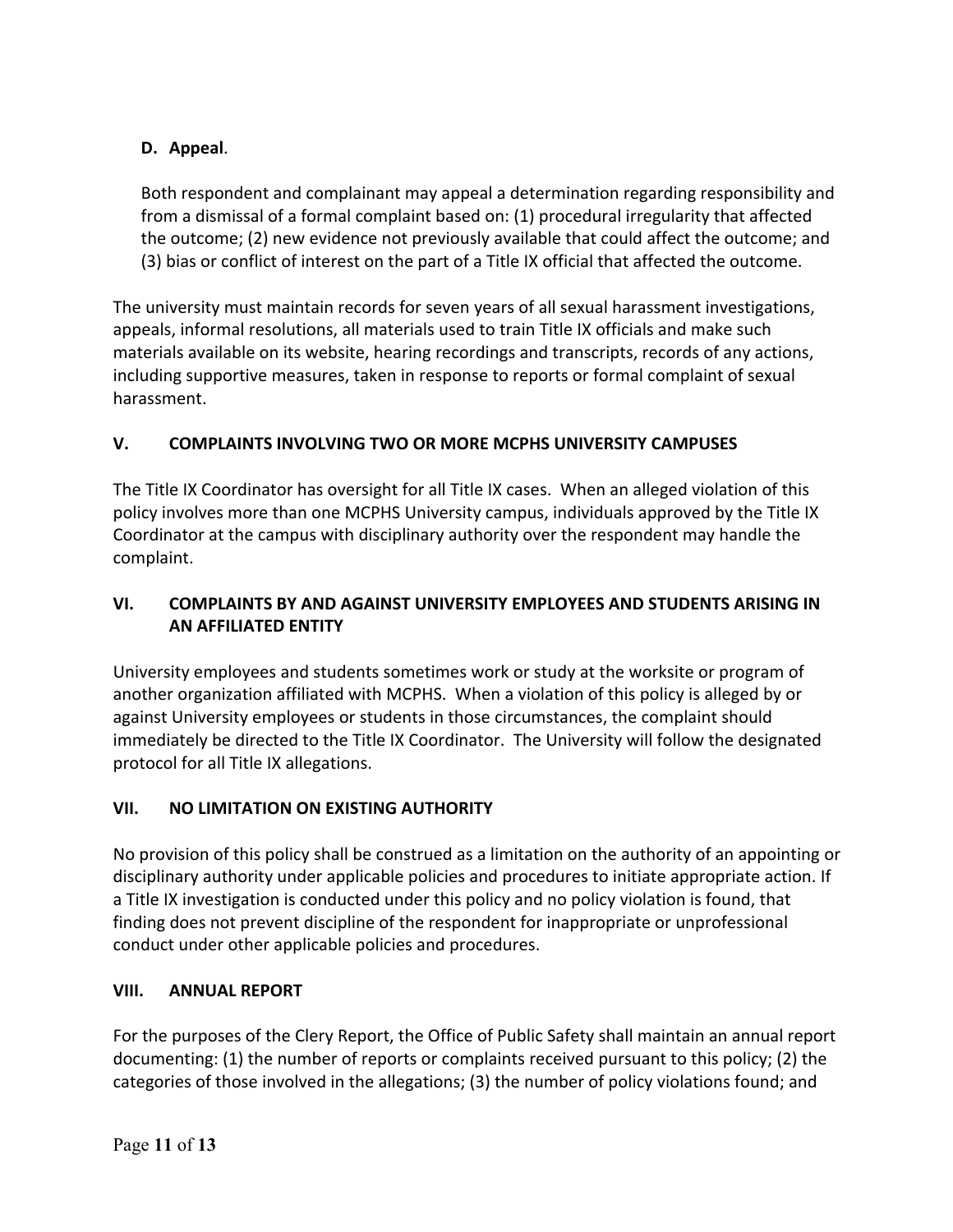(4) examples of sanctions imposed for policy violations. The annual report does not contain any personally identifying information regarding the complainant or the respondent.

### **1X. EDUCATION**

 The University will broadly disseminate this policy, distribute a list of resources available to respond to concerns of Protected Class discrimination, harassment, and related retaliation and develop and present appropriate educational programs for students and employees.

### **STATE AND FEDERAL REMEDIES**

 In addition to the above, students or employees may file a formal complaint with the U. S. Equal Employment Opportunity Commission (EEOC), the Office of Civil Rights, the U. S. Department of Education or the applicable state or local governmental agencies where they reside. Using the University's complaint process does not prohibit a student or employee from filing a complaint with these agencies.

 Equal Employment Opportunity Commission (EEOC) JFK Federal Building Boston, MA 02203 475 Government Center 800.669.4000

 U. S. Department of Education (DOE) Office of Civil Rights (OCR) 5 Post Office Square Eighth Floor Boston, MA 02109-3921 617.289.0111

 Massachusetts Commission Against Discrimination (MCAD) John McCormack Building Worcester City Hall One Ashburton Place **455 Main Street** Sixth Floor, Room 601 Room 101 Boston, MA 02108 617.994.6000 Worcester, MA 01608 617.994.6000 508.779.8010